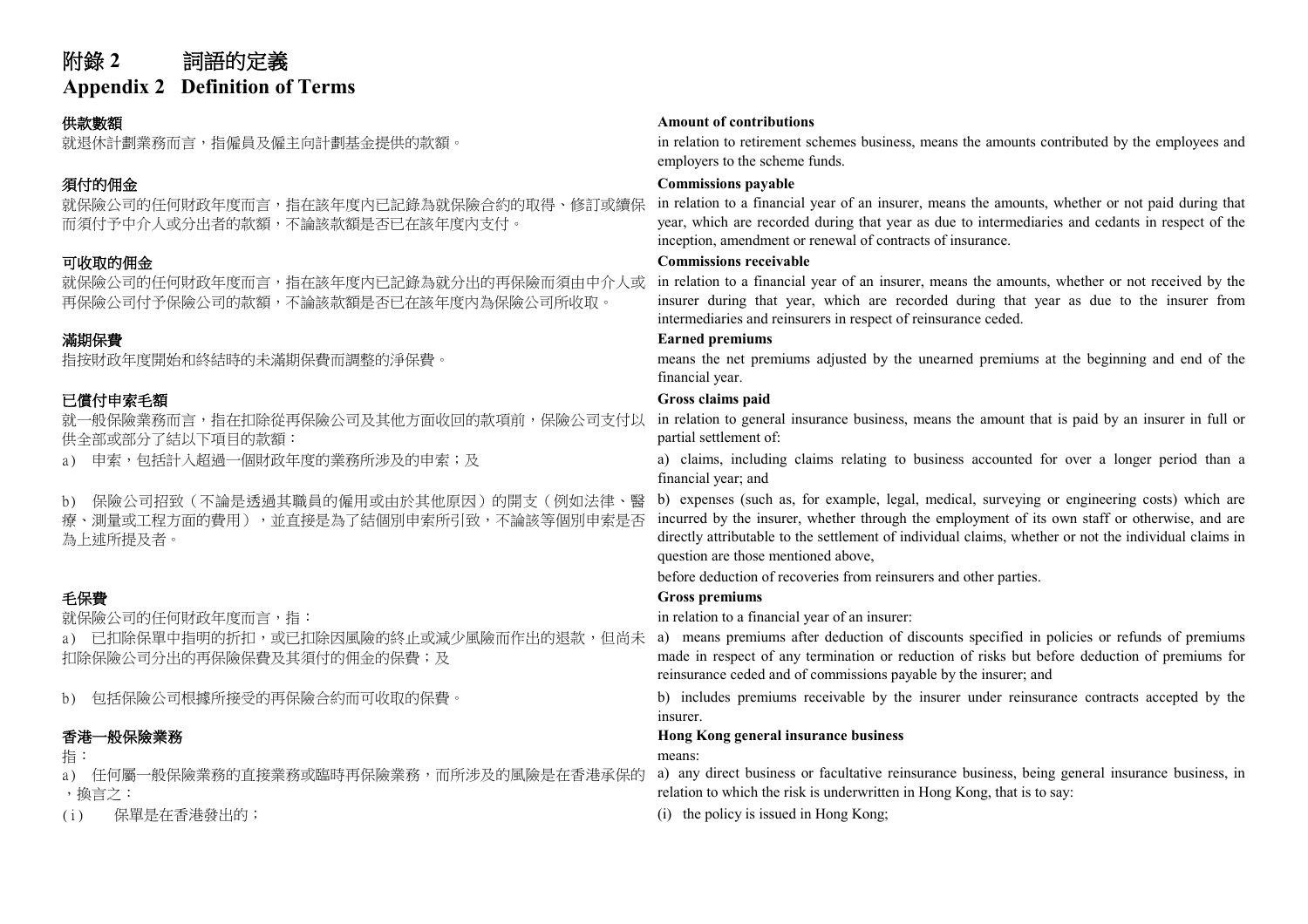# 附錄 **2** 詞語的定義

## **Appendix 2 Definition of Terms**

(ii) 投保表格、投保申請表格或任何其他同類性質的表格是在香港擬備或簽署的; (ii) the proposal form, application form or any other form of a similar nature is prepared or signed in Hong Kong; (iii) 投保表格、投保申請表格或任何其他同類性質的表格是在香港呈交或收取的; (iii) the proposal form, application form or any other form of a similar nature is submitted or received in Hong Kong; (iv) 投保表格、投保申請表格或任何其他同類性質的表格是在香港獲接受的;或 (iv) the proposal form, application form or any other form of a similar nature is accepted in Hong Kong; or (v) 風險是在香港獲接受的;或 (v) the risk is accepted in Hong Kong; or b) 任何屬一般保險業務的協約再保險業務,而所涉及的風險是在香港承保的,換言之: b) any treaty reinsurance business, being general insurance business, in relation to which the risk is underwritten in Hong Kong, that is to say: (i) 協約是在香港簽署的; (i) the treaty is signed; (ii) 協約是在香港獲接受的;或 (iii) 協約談判是在香港完成的, (iii) the treaty negotiation is concluded, 但不包括以下協約再保險業務:該業務承保的全部風險中,不足25%的風險(根據該協約 的可收取毛保費計算)是在香港產生的。 in Hong Kong, other than treaty reinsurance business in respect of which less than 25% of the total risk (calculated in terms of the gross premiums receivable under the treaty) arises in Hong 在下列情況下,有關風險須當作在香港產生: Kong: A risk is deemed to arise in Hong Kong: a) 如屬意外及健康或金錢損失的保險業務,屬個人的保單持有人是在香港居住的,或保 單持有人是《公司條例》(第622章)第2(1)條所界定的公司; a) in the case of Accident  $&$  Health or Pecuniary Loss insurance business, if the policy holder being an individual is resident in Hong Kong or the policy holder is a company as defined by section 2(1) of the Companies Ordinance (Cap. 622); b) 如屬飛機、船舶及貨運的保險業務,風險是在香港承保的;及 b) in the case of Aircraft, Ships and Goods In Transit insurance business, if the risk is underwritten in Hong Kong; and c) 如屬所有其他保險業務,風險是位於香港的。 c) in all other cases of insurance business, if the risk is located in Hong Kong. 香港長期保險業務 **Hong Kong long term insurance business** 指: means: a) 任何屬長期業務的直接業務或臨時再保險業務,而所涉及的風險是在香港承保的,換 言之: a) any direct business or facultative reinsurance business, being long term business, in relation to which the risk is underwritten in Hong Kong, that is to say: (i) 保單是在香港發出的; (i) the policy is issued in Hong Kong; 投保表格、投保申請表格或任何其他同類性質的表格是在香港簽署的; (ii) the proposal form, application form or any other form of a similar nature is signed in Hong Kong; (iii) 投保表格、投保申請表格或任何其他同類性質的表格是在香港呈交或收取的; (iii) the proposal form, application form or any other form of a similar nature is submitted or received in Hong Kong; (iv) 投保表格、投保申請表格或任何其他同類性質的表格是在香港獲接受的;或 (iv) the proposal form, application form or any other form of a similar nature is accepted in Hong Kong; or (v) 風險是在香港獲接受的;或 (v) the risk is accepted in Hong Kong; or b) 任何屬長期業務的協約再保險業務,而所涉及的風險是在香港承保的,換言之: b) any treaty reinsurance business, being long term business, in relation to which the risk is underwritten in Hong Kong, that is to say: (i) 協約是在香港簽署的; (i) the treaty is signed in Hong Kong; (ii) 協約是在香港獲接受的;或 (ii) the treaty is accepted in Hong Kong; or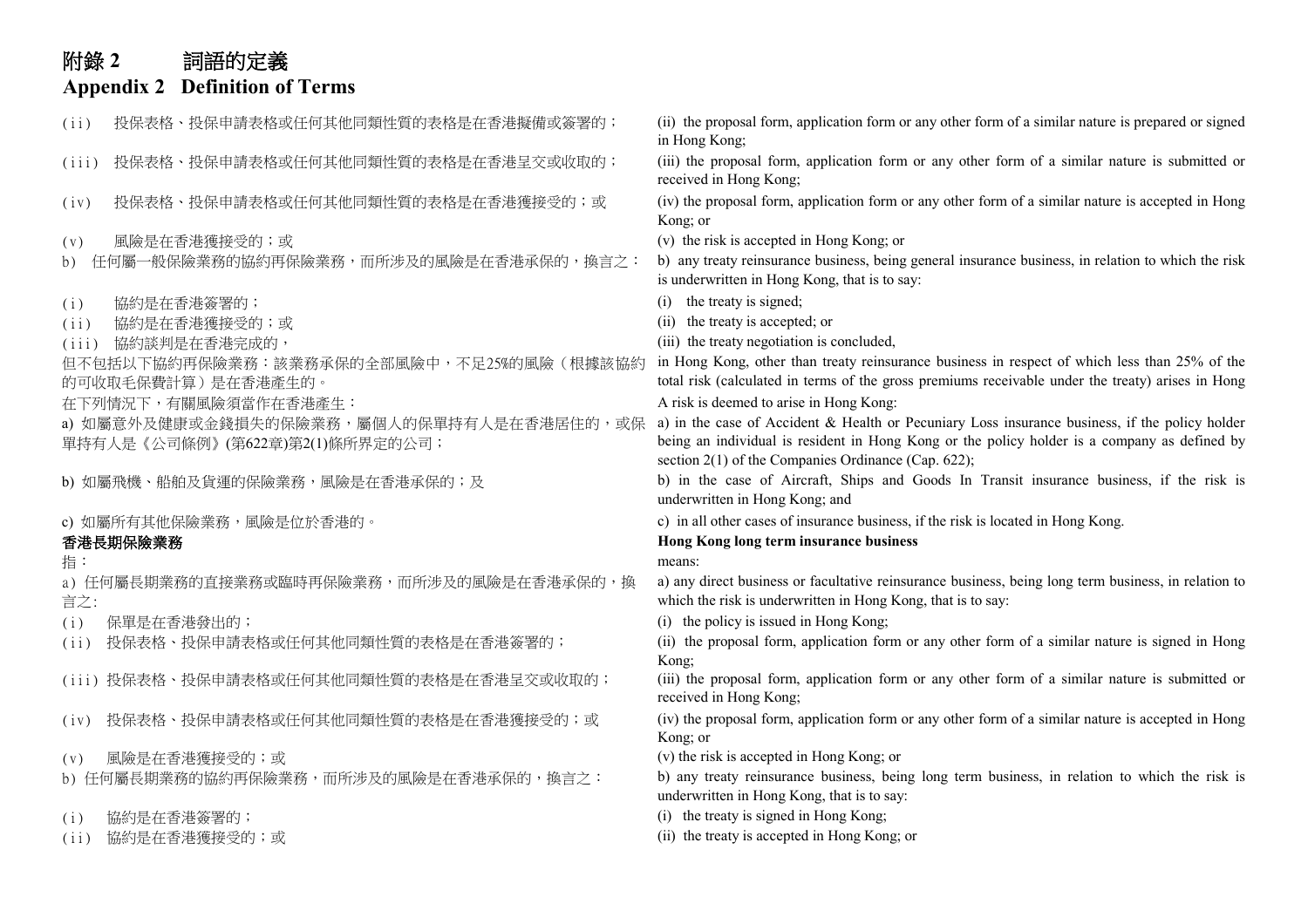## 附錄 **2** 詞語的定義 **Appendix 2 Definition of Terms**

但不包括符合以下說明的協約再保險業務︰業務承保的全部風險中,不足25%的風險(根據 有關協約的可收取毛保費計算)是在香港產生的。 在以下情況下,有關風險須當作在香港產生: A risk is deemed to arise in Hong Kong, if: a) 屬個人的保單持有人是在香港居住的;或 and the policy holder being an individual is resident in Hong Kong; or b) 保單持有人是《公司條例》(第622章)第2(1)條所界定的公司。 <br>
b) the policy holder is a company as defined by section 2(1) of the Companies Ordinance (Cap. 622). 失效 **Lapses** 指沒有不能作廢價值的保單的終止。 means terminations of insurance policies that do not have non-forfeiture values. 勞合社 **Lloyd's** 指一個以倫敦為基地,由個人及法團承保人組成的保險組織。社員對所承保的保險自行負 責。 管理開支 **Management expenses** 指保險公司在行政或業務方面所招致的開支,但不包括須付佣金的開支。如屬一般保險業

務,亦不包括列入已償付申索、未決申索、了結申索的開支及了結未決申索的開支以內的 開支。

## 已償付申索淨額 outstanding. **Net claims paid**

就保險公司的任何財政年度而言,指保險公司截至該財政年度終結時未計分出再保險的保 單儲備金。

指為支付超逾單位負債的申索、開支及單位負債未有計及的任何預期費用而預留的儲備 金。

b) 如屬定期繳付保費保單,保單持有人在保單估值日期所結算的整年保費或在該財政年 度內所支付的彈性保費。

(iii) 協約談判是在香港完成的, (iii) the treaty negotiation is concluded in Hong Kong,

but does not include any treaty reinsurance business in respect of which less than 25% of the total risk (calculated in terms of the gross premiums receivable under the treaty) arises in Hong Kong.

means a London based insurance society consisting of individual and corporate underwriters underwriting insurance for their own accounts.

means expenses incurred in the administration of an insurer or its business which are not commissions payable and, in the case of general insurance business, are not included in claims paid, claims outstanding, expenses for settling claims and expenses for settling claims

指扣除從再保險公司及其他方面收回的款項後的已償付申索額。 means the gross claims paid after deduction of recoveries from reinsurers and other parties.

## 淨負債 **Net liability**

in relation to a financial year of an insurer, means the policy reserve set aside by the insurer before reinsurance as at the end of the financial year.

## **净保費 Net premiums**

就保險公司的任何財政年度而言,指從毛保費中扣除分出再保險保費後的淨額。 in relation to a financial year of an insurer, means the net amount after deducting any premiums for reinsurance ceded from the gross premiums.

## 新造業務 **New business**

就保險公司的任何財政年度而言,指在該財政年度內新承保的保單。 in relation to a financial year of an insurer, means policies newly written during the financial year.

## 非單位負債 **Non-unit liability**

means the reserve set aside to cover claims in excess of unit liability, expenses, and any expected outgo not covered by the unit liability.

## **保單保費 Office premiums**

就保險公司的任何財政年度而言,指: in relation to a financial year of an insurer, means:

a) 如屬整付保費保單,保單持有人在該財政年度內所支付的保費;或 and the policies with single mode of payment, the premiums paid by the policy holders during the financial year; or

> b) for policies with regular mode of payment, the annualized premiums of the policies as at the valuation date or the flexible premium paid by the policy holders during the financial year.